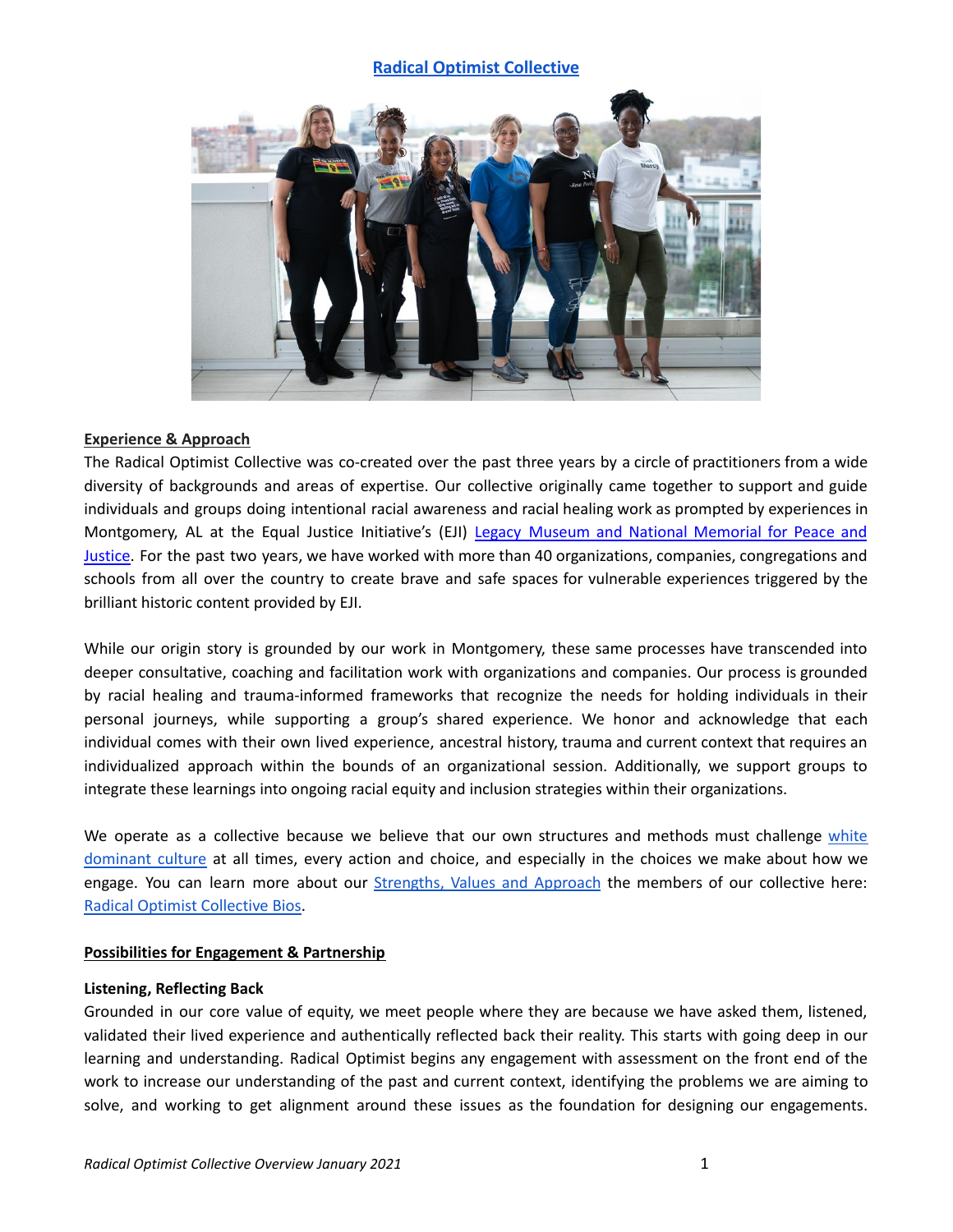Because our collective circle of practitioners are especially intuitive and empathic, we feel the feelings of other people and groups and use that intuitive muscle to help guide conversations and strategy development. Intuitively, we hear the unvoiced questions, we can anticipate the needs of groups and individuals, and where others grapple for words, we seem to find the right words and the right tone. These strengths allow us to create brave and safe spaces for breakthroughs, ensuring people feel seen and heard, and that their voices are part of the DNA of any developed set of strategies.

## **Curation, Creation and Facilitation of Core Teams**

We don't believe we have all of the answers or that there is one way to do something, but that the most powerful outcomes are co-generated with the stakeholders that any effort aims to impact. "Do with, versus for" is our motto. In order to design a process that is self-sustaining and lives beyond the life of the contract, we use a collaborative process in partnership with an internal team that works hand-in-hand with the Radical Optimist team. This "core team" can already be in existence (ex. DE&I teams) or we can help create it. The team provides focus and clarity, co-creates the working activities, determines whether activities are relevant and on track; helps define the scope of the team's efforts; supports communications channels and feedback loops. The core team informs the design and coordination of the ongoing effort.

## **Development, Curation and Facilitation of Training Experiences**

A core foundation of our approach is believing peoples' lived experience, trusting their stories, and designing experiences, training and support to meet one's daily reality, individual and collective needs. Given our years of experience and deep relationships in this work, our collective is able to draw upon the expertise of the individuals in our collective and our larger national network of experts to support any process or to make a referral for other needed resources. See here for our **Example Virtual Training Content & Coaching [Overview.](https://docs.google.com/document/d/1cWyoMiWmm-fq_OqQArXEu1VXFnwk0C13BCurEeNS5ag/edit?usp=sharing)** 

## **Transformational Coaching**

We love to work in times of transformation - personal and organizational. Often, these times can be painful and require deep self-reflection and honesty in order to create the necessary breakthroughs needed to initiate a new phase. Leaders in transformational work need support and a space where they can work through organizational challenges and be honest about their areas of growth in a confidential environment. Because our collective circle of practitioners are especially intuitive and empathic, we feel the feelings of other people and use that intuitive muscle to help guide conversations and the coaching process. Intuitively, we hear the unvoiced questions, we can anticipate needs, and where others grapple for words, we seem to find the right words and the right tone. These strengths allow us to create brave and safe spaces for breakthroughs and transformation.

## **Heart-Centered Racial Equity And Inclusion Strategy Development**

As stated above, our work is layered and cascading and we learn a tremendous amount throughout our relationships with organizations and its people. Often, the issues organizations are facing can be traced back to deeper, systemic issues of racial equity and inclusion. In the same way you wouldn't pour Drano down a broken pipe in the hopes of fixing the sink, many times, we have to rebuild the plumbing to get clean water running again. From the boardroom to the break room, our team has dozens of years of experience in working directly within systems to create and enact strategies for systems change. We embrace 'both/and' thinking at all times and understand while there is a deep need for personal growth and healing when it comes to racism, there is also a need for real structural change. We regularly engage as strategic advisors and consultants to develop racial equity and inclusion strategies and interventions.